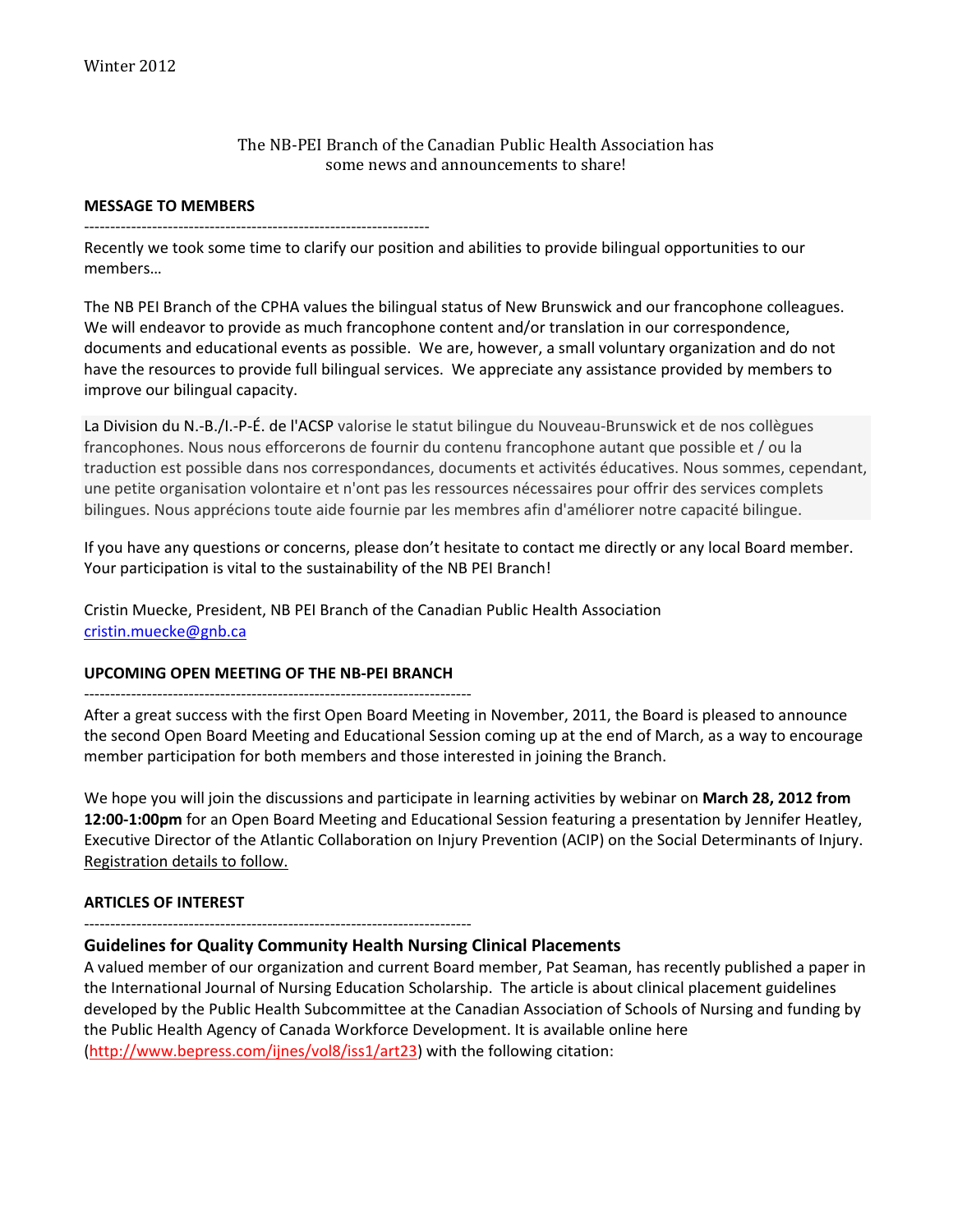Dietrich Leurer, Marie A.; Meagher‐Stewart, Donna; Cohen, Benita E.; Seaman, Patricia M.; Buhler, Sherri; Granger, Morag; and Pattullo, Heather (2011) "Developing Guidelines for Quality Community Health Nursing Clinical Placements for Baccalaureate Nursing Students," *International Journal of Nursing Education Scholarship*: Vol. 8 : Iss. 1, Article 23. DOI: 10.2202/1548‐923X.2297

# **Report on the Social Determinants of Injury**

Being featured at our March 28/12 online Open Board Meeting (see above), this report released by the Atlantic Collaborative on Injury Prevention, provides a review of the literature related to the social determinants of injury, particularly socio‐economic status. It is available in French and English and highlights the interrelationship between the social determinants and the need for multiple strategies over a variety of settings. The report also identifies the implications for injury prevention strategies and considerations for best practices in injury prevention and control. It is available online:

http://hpclearinghouse.net/files/folders/social\_determinants\_of\_health/entry15826.aspx

### **New Position Statements from CPHA on** *Tobacco & Smoking* **and** *Alcohol*

On December 7, 2011, the CPHA Board approved a new position statement on tobacco and smoking. The Winnable Battle: Ending Tobacco Use in Canada is a forceful call to action for all who care about public health to commit to the steady reduction and ultimate eradication of tobacco use. It proposes the goal of a tobacco‐free Canada by the year 2035 and calls on all levels of government, communities, public health practitioners and citizens to work aggressively to achieve the specific intermediate targets. To read the paper or download a copy, you can access it online: http://www.cpha.ca/uploads/positions/position‐paper‐tobacco\_e.pdf

The CPHA Position Statement on Alcohol seeks to mobilize multi‐sectoral actions to reduce the burden of harms and costs associated with alcohol consumption in Canada. This position statement alone will not effect change. We need the public health community, politicians, law enforcement personnel, provincial and municipal government officials and the cooperation of alcohol retailers and licensing agencies to join with us to instigate, influence and lead a comprehensive approach to alcohol harm reduction. To read the paper or download a copy, you can access it online: http://www.cpha.ca/en/programs/policy/alcohol.aspx

### **Report on Health Equity in Canada**

The National Collaborating Centre for Determinants of Health released a document in March 2011 entitled "Integrating Social Determinants of Health and Health Equity into Canadian Public Health Practice". This interesting document, which can be found at http://www.nccdh.ca/supportfiles/Environ-Report-EN.pdf (ou http://www.ccnds.ca/supportfiles\_fr/Environ-Report-FR.pdf) and includes commentary on the following:

- Documentation and synthesis of current activities, public health leaders/stakeholders and an analysis of promising areas in the determinants of health for public health
- Synthesis of the key challenges, needs, gaps, and opportunities in the determinants of health for public health
- Identification of knowledge translation tools and strategies which are already developed or need to be developed (such as case studies; fact sheets of key opportunities; fact sheets of successful public health interventions; determinants of health lenses; or webinars)
- Identification (if appropriate) of a cluster of priority determinants of health, promising areas and priority interventions for public health practice and policy, focus and action
- List of the "go to" people (leaders/champions/priority stakeholders) with contact Information
- List of key resources in the area of the determinants of health for public health.